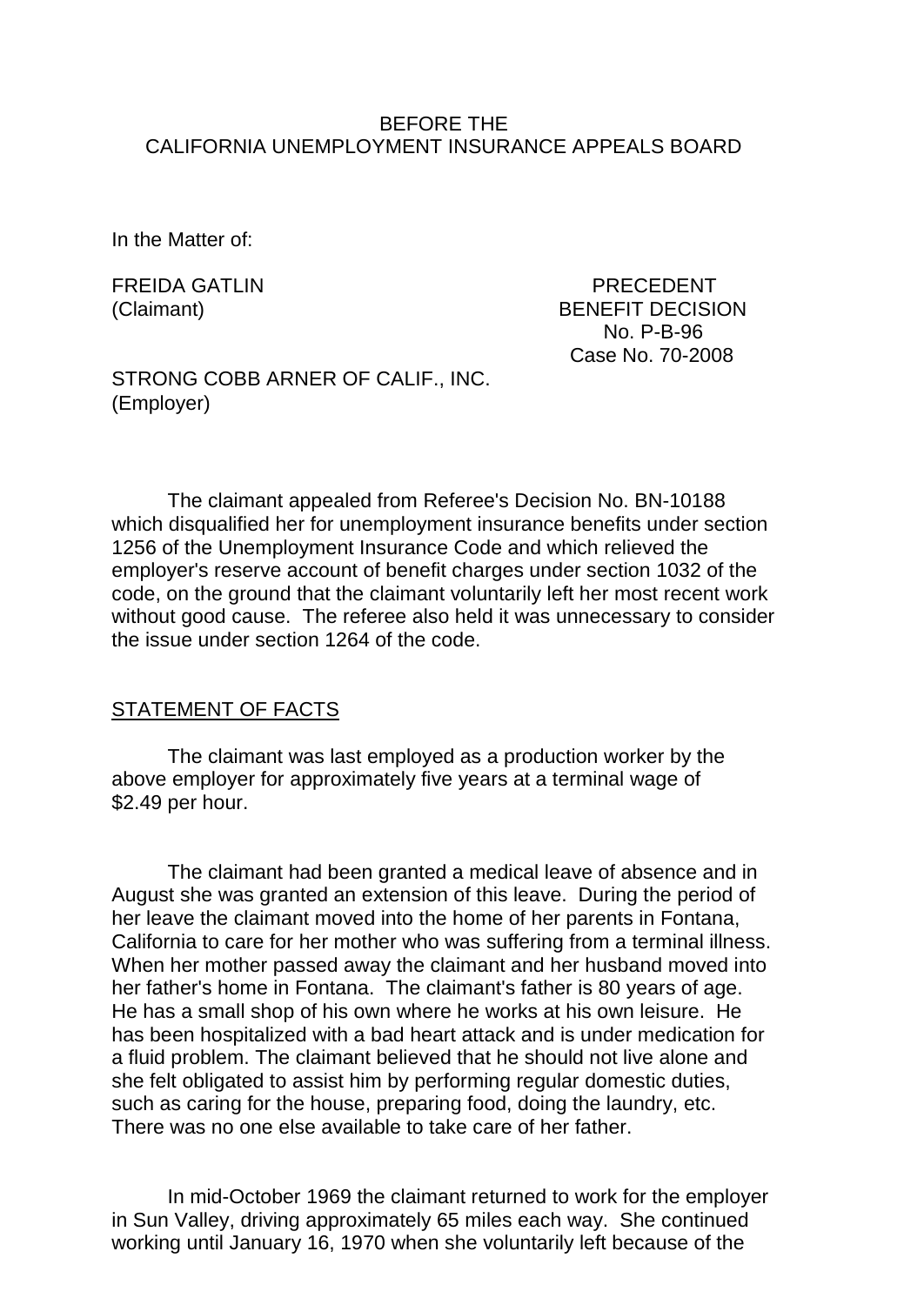distance involved in driving to and from her employment. The claimant's husband was employed at the time the claimant left work and at the time she filed her claim for benefits. He was receiving an hourly wage of \$3.

# REASONS FOR DECISION

Section 1256 of the Unemployment Insurance Code provides for the disqualification of a claimant and sections 1030 and 1032 of the code provide that an employer's reserve account may be relieved of benefit charges if it is found that the claimant voluntarily left her most recent work without good cause.

In applying the provisions of this section of the code we must ascertain the real, not the ostensible, reason for the claimant's unemployment because section 100 of the code provides that unemployment benefits are to be paid to those individuals who are unemployed through no fault of their own.

While the ostensible reason for the claimant's leaving employment was the great distance she had to travel each day to and from work, the underlying cause of this extended commute resulted from the claimant's decision to move into the residence of her father. Therefore, we conclude that the real reason the claimant left employment was because she changed her residence.

Having so concluded, it is necessary to decide if her reasons for moving were of a compelling nature. Her father is 80 years of age and not in the best of health. He had been recently widowed and he needed someone to perform the domestic duties that a wife ordinarily performs. Since there was no one else available, the claimant felt obligated to take care of her father. Accordingly, we conclude that the reasons for the claimant moving into her father's residence were of such a compelling nature as to constitute good cause.

Since the claimant moved into her father's residence to domestically assist him, her eligibility for benefits must be decided under section 1264 of the code. That section provides that if an individual's domestic duties cause her to resign from her employment, she shall not be eligible for benefits for the duration of the ensuing period of unemployment unless she was, both at the time of leaving and at the time of filing the claim for benefits, the sole or major support of the family.